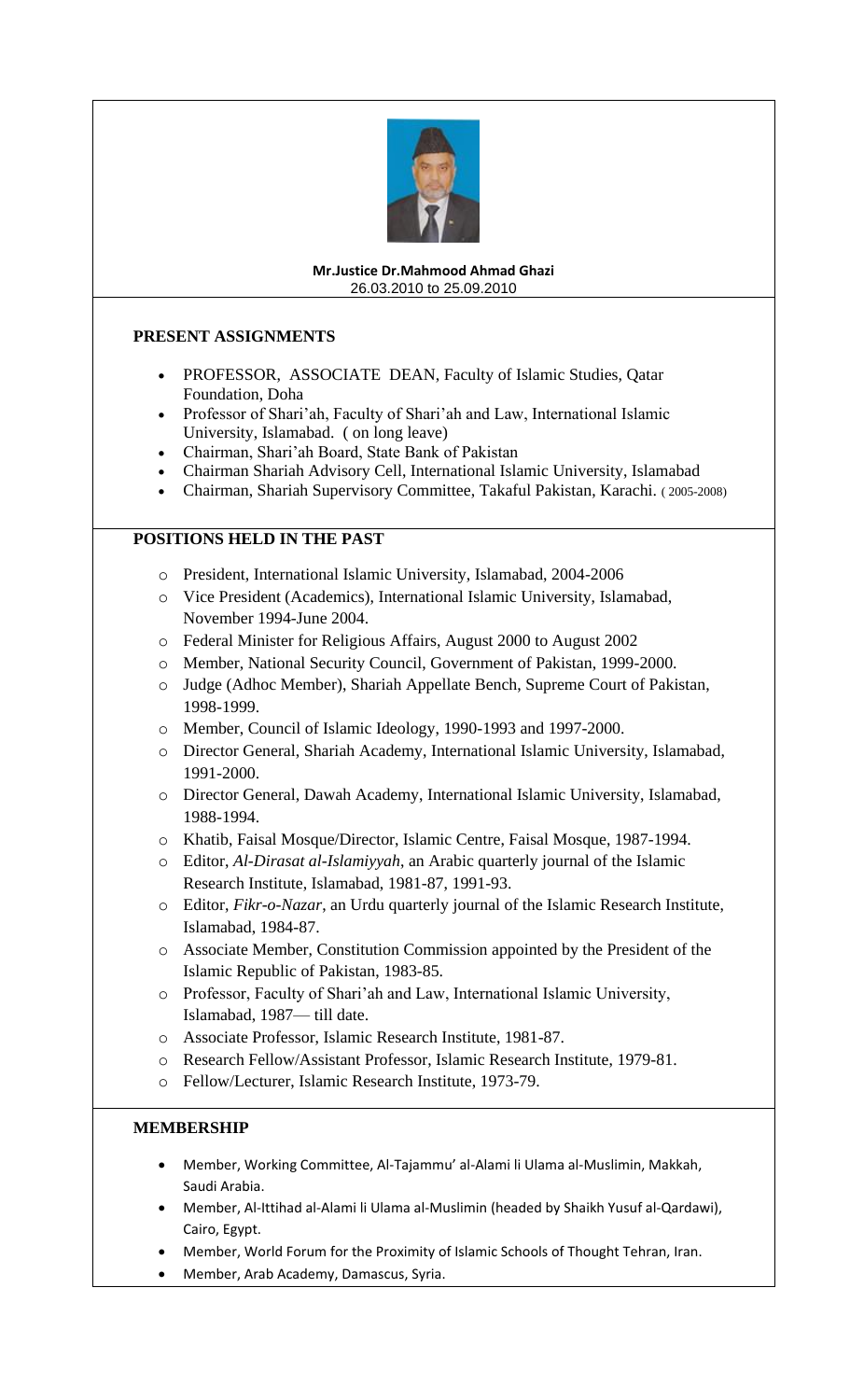- Member, Syndicate, Arid Agricultural University, Rawalpindi, Pakistan, 2006-2008..
- Member, Executive Council, Allama Iqbal Open University, Islamabad, 2004-2007.
- Member, Board of Advanced Studies and Research, Allama Iqbal Open University, Islamabad, 1991-1994
- Member, Religious Board, Modarabah Companies in Pakistan, Corporate Law Authority, 1990-1994.
- Jurisconsult, Federal Shariat Court of Pakistan, 1980-1998.
- Jurisconsult, Shariat Appellate Bench, Supreme Court of Pakistan, 1981-1998.
- Member, Board of Trustees, Ibn Rushd Islamic University, Cordova, Spain, 1992-1996.
- Member, Academic Council, International Islamic University, Islamabad.

# **EDUCATIONAL QUALIFICATIONS**

- Completed memorization of the Holy Qur'an 1958.
- Certificate of Proficiency in Arabic 1962
- Honors in Arabic 1966
- Dars-i-Nizami (equal to M.A. Arabic and Islamic Studies) in 1966.
- Honors in Persian, First Position with Gold Medal 1968.
- M.A. Arabic, Punjab University, Lahore, 1972.
- Certificate in French Language from French Cultural Centre, Islamabad.
- Ph.D. in Oriental Learning, Punjab University, 1988

## **LANGUAGES KNOWN**

| Language | Reading | Writing | Speaking |
|----------|---------|---------|----------|
| Arabic   |         | N       |          |
| English  |         | N       |          |
| Urdu     |         |         |          |
| French   |         |         |          |
| Persian  |         |         |          |

## **MEMBERSHIP OF ACADEMIC BODIES**

- Member, Board of Studies, Faculty of Shariah and Law, International Islamic University, Islamabad 1981-85 and 1989-todate.
- Member, Academic Council, International Islamic University, Islamabad, 1989-todate.
- Member, Committee of Courses, Proposed Islamic University of Azad Kashmir, 1978-84.
- Member, International Advisory Board, National Hijrah Council, Pakistan, 1986-88.
- Member, Working Group on Zakat and Ushr, constituted by the Government of Pakistan, 1978.
- Member, Working Group on Public Finance, constituted by the Government of Pakistan, 1992, etc.
- Member, Committee of Legal Education, constituted by the Islamic Research Institute to design programme for the Faculty of Shariah, 1978-79.
- Member, Legal Education Committee, set up by the University Grants Commission, 1991-92.
- Member, Executive Council, Islamic Research Institute, International Islamic University, Islamabad.
- Member, Shariah Academy's Council, International Islamic University, Islamabad.
- Member, Dawah Academy's Council, International Islamic University, Islamabad.
- Member, Board of Trustees, Pakistan Model Educational Institutions, set up by the Government of Pakistan, 1991-94.
- Member, Academic Council, Institute of Policy Studies, Islamabad, 2002-todae.
- Member, Syndicate, Islamic University, Bahawalpur, 1996-99.
- Member, Board of Studies, Bahauddin Zakaria University, Multan, 1992-95.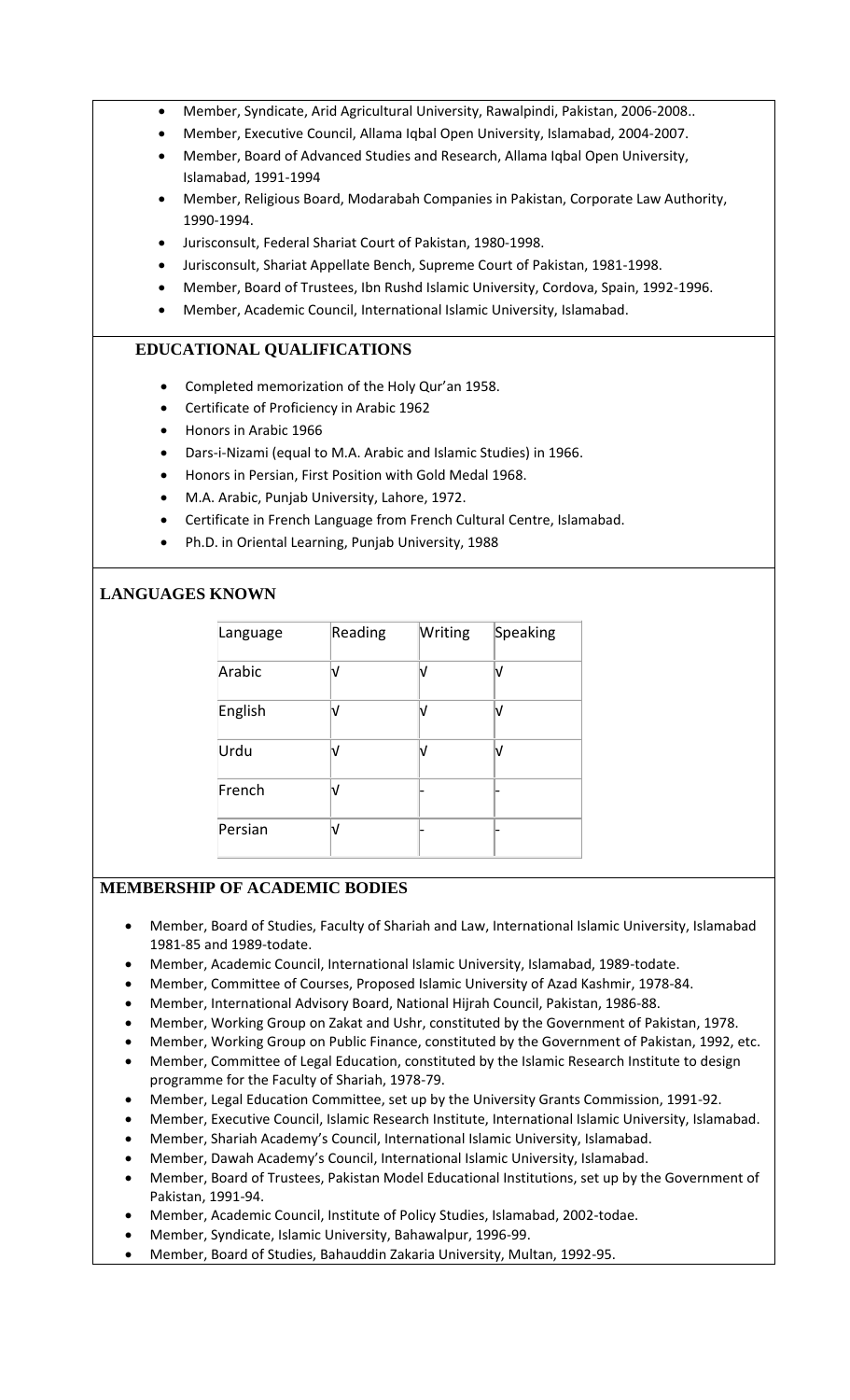# **TEACHING EXPERIENCE**

- Taught Arabic, Islamic Law and Jurisprudence in Madrassah Furqania, Rawalpindi, 1967-68.
- Taught Arabic and Islamic Studies, Madrasah Milliyyah, Rawalpindi, 1968.
- Taught Arabic in the Islamic Research Institute, 1969-80.
- Taught a course on the Historical Development of Muslim Political Thought to M.A. students in the Department of International Relations, Quaid-e-Azam University, Islamabad, 1974.

Taught following courses to LL.B., LL.M., Diploma in Qada students of the International Islamic University, Islamabad, since 1981:-

- Muslim International Law.
- Administrative and Constitutional Law of Islam
- Procedural Law of Islam
- Application of Shariah in the Modern World–Problems and Prospects
- Islamic Law of Procedure
- Legal Study of the Qur'an and the Sunnah
- Crimes against Human body
- Islamic Law of Evidence
- Claims and Plaints in Islamic law
- Codification (*Taqnin*) of Shariah
- Textual Study of Usul-al-Fiqh
- Constitutional Law
- Islamic Legal Maxims
- Islamic Law of Rights and Obligations etc. etc.

## **RESEARCH EXPERIENCE**

- o Collaborated with the Shaikh Sawi Ali Shalan, the renowned Egyptian poet, in the Arabic translation of some of the poetic works of the great Muslim thinker, Allama Muhammad Iqbal, 1969.
- o Worked as a researcher in the Islamic Research Institute, Islamabad, 1969-1987.

# **CONFERENCES ATTENDED**

 $\circ$  Attended around 100 national and international conferences in and outside Pakistan.

# **PUBLICATIONS**

**A: Books**: more than 30 (Areas: Islamic Law, Muslim Political Thought, Islamic Resurgence, Islamic Economics, Islamic Education).

Some Titles:

## **English:**

- 1. The Hijrah: Its Philosophy and Message for the Modern Man,1980, 1988, 1999.
- 2. An Analytical Study of the Sannsiyyah Movement of North Africa, Islamabad, 2001 (Based on Ph.D. Thesis).
- 3. Renaissance and Revivalism in Muslim India: 1707- 1867,Islamabad,1998.
- 4. The Shorter book on Muslim International Law (Edited and translated), Islamabad, 1998.
- 5. State and Legislation in Islam, Islamabad, 2006
- 6. Prophet of Islam: His Life and Works (translated from French).
- 7. Qadianism: Lahore, 1992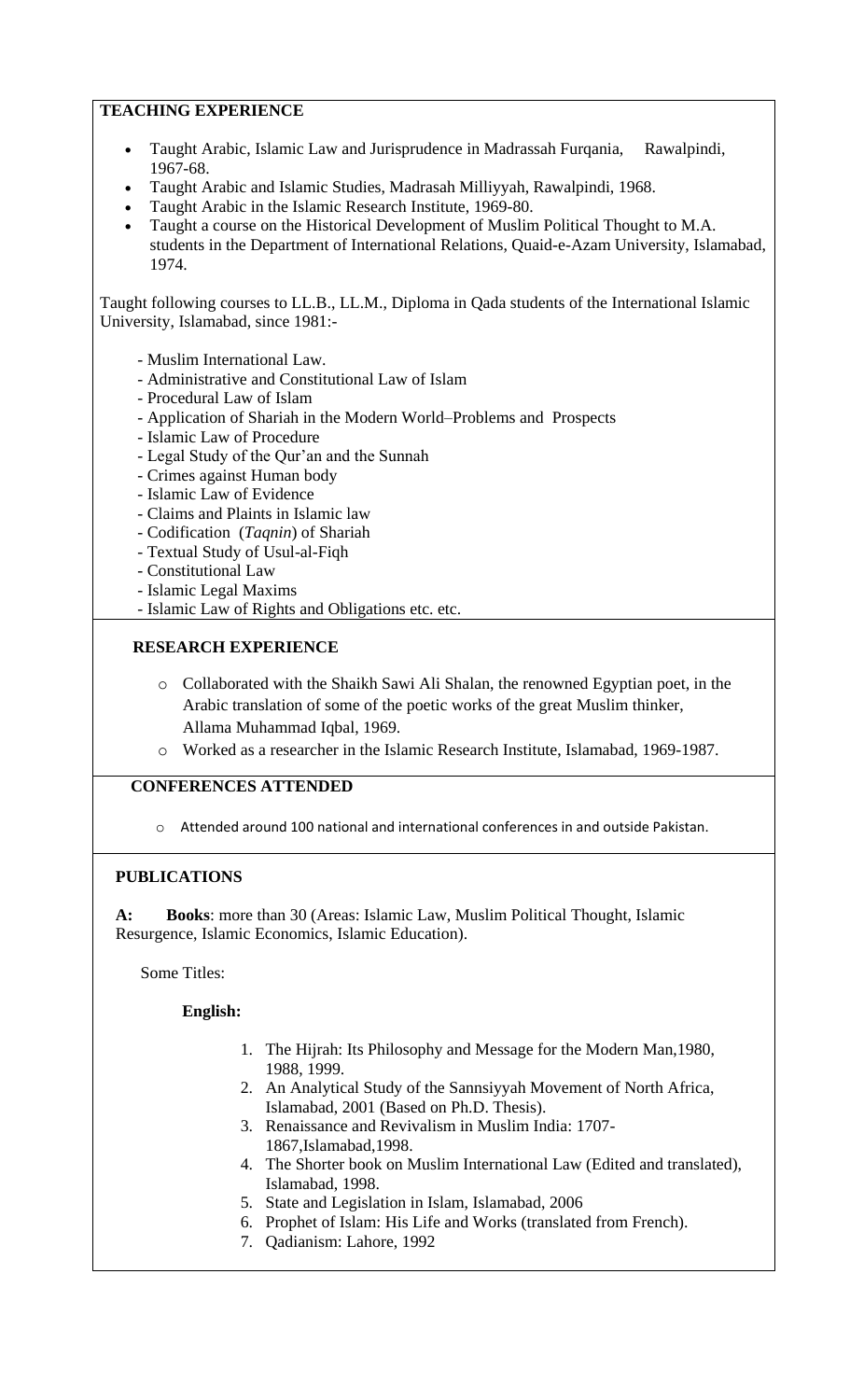| 1. Adab al-Qadi (a comprehensive work on Islamic Law of procedure),<br>Islamabad, 1983.                  |
|----------------------------------------------------------------------------------------------------------|
| 2. Musawwadah Qanun-i-Qisas-wa-Diyat, (a book on Islamic law of                                          |
| crimes against human body) (Edited and partially translated),                                            |
| Islamabad, 1986.                                                                                         |
| 3. Ahkam-i-Bulughat (the Islamic law of majority),<br>Islamabad, 1987.                                   |
| 4. Islam Ka Qanun Bain al-Mamalik, (a comprehensive book on Muslim                                       |
| International Law), Bahawalpur, 1997, Islamabad, 2007.                                                   |
| 5. Muhadarat-i-Quran, a collection of twelve Lectures<br>on the study of<br>Ulum al-Quran, Lahore, 2004. |
| 6. Muhadarat-i-Hadith, a collection of twelve lectures<br>on Hadith, its                                 |
| history, compilation and<br>methodology, Lahore, 2004.                                                   |
| 7. Muhadarat-i-Fiqh, a collection of twelve lectures on various aspects of                               |
| Islamic law, Lahore, 2005.                                                                               |
| 8. Muhadarat-i-Sirat, a collection of twelve lectures on<br>the history and                              |
| Development of the science of Sirah. Lahore, 2007                                                        |
| 9. Muhadarat-i-Shari'at, a collection of twelve lectures on various aspects                              |
| of Islamic Shari'ah, Lahore, 2009.                                                                       |
| 10. Islami Shari'at Awr Asr-i-Hazir, a collection of eight lectures on the                               |
| understanding and application of Shari'ah in the modern world,                                           |
| Islamabad, 2009.                                                                                         |
| 11. Quran: Ek Ta'aruf (An Introduction to the Qur'an), Islamabad, 2003                                   |
| 12. Muhkamat-i-Alam-i-Qurani (A Study of Iqbal's concept of the                                          |
| 'Quranic World'), Islamabad, 2002.                                                                       |
| 13. Amr bil Maruf wa'l-Nahy an-al-Munkar, Islamabad, 1992.                                               |
| 14. Usul-al-Fiqh-I (An Introduction), Islamabad, 2004.                                                   |
| 15. Usul-al-Fiqh-II (An Introduction), Islamabad, 2004.                                                  |
| 16. Qawa'id Fiqhiyyah-I (A historical survey), Islamabad, 2004.                                          |
| 17. Qawa'id Fiqhiyyah-II (Study of Selected Qawa'id), Islamabad.                                         |
| 18. Taqnin al-Shariah, Islamabad, 2005.                                                                  |
|                                                                                                          |
| Arabic:                                                                                                  |
| 1. A Critical Editing of Al-Siyar al-Saghir, by Imam Muhammad ibn al-Hasan al-                           |
| Shaibani, Islamabad, 1998.                                                                               |
| 2. Al-Quran al-Karim: Al-Mujizah al-Ilaliyyah al-Kubra, Islamabad, 1994.                                 |
| 3. Ya Umam al-Sharq (translation of a Diwan of Allama Iqbal from Persian into                            |
| Arabic with commentary in collaboration with an Egyptian poet), Damascus,<br>1986.                       |
| 4. Tarikh al-Harakah al-Mujaddidiyyah, Beirut, 2009.                                                     |
| 5. Al-Awlamah, Cairo, 2008                                                                               |
| Articles: More than one hundred: (Areas: Islamic Law; Muslim resurgence, Islamic<br>$A$ :                |
| education, Sirah, Islamic history, Islamic economics).                                                   |
| (List can be furnished on request)                                                                       |
| <b>WORKS NOT YET PUBLISHED</b>                                                                           |

- o *Al-Wajiz fi Dirasat Ijaz al-Kitab al-Aziz* an introduction to the study of Ijaz al-Quran down the ages, ( approximately, 200 pages)
- o A Selection of *Mujadid's Epistles*. (With Arabic translation), pp. 250
- o *Mabadi' al-Qanun al-Duwali al-Insani fi'l-Shari'ah al-Islamiyyah* ( An Introduction to the Shari'ah Principles of International Humanitarian Law)